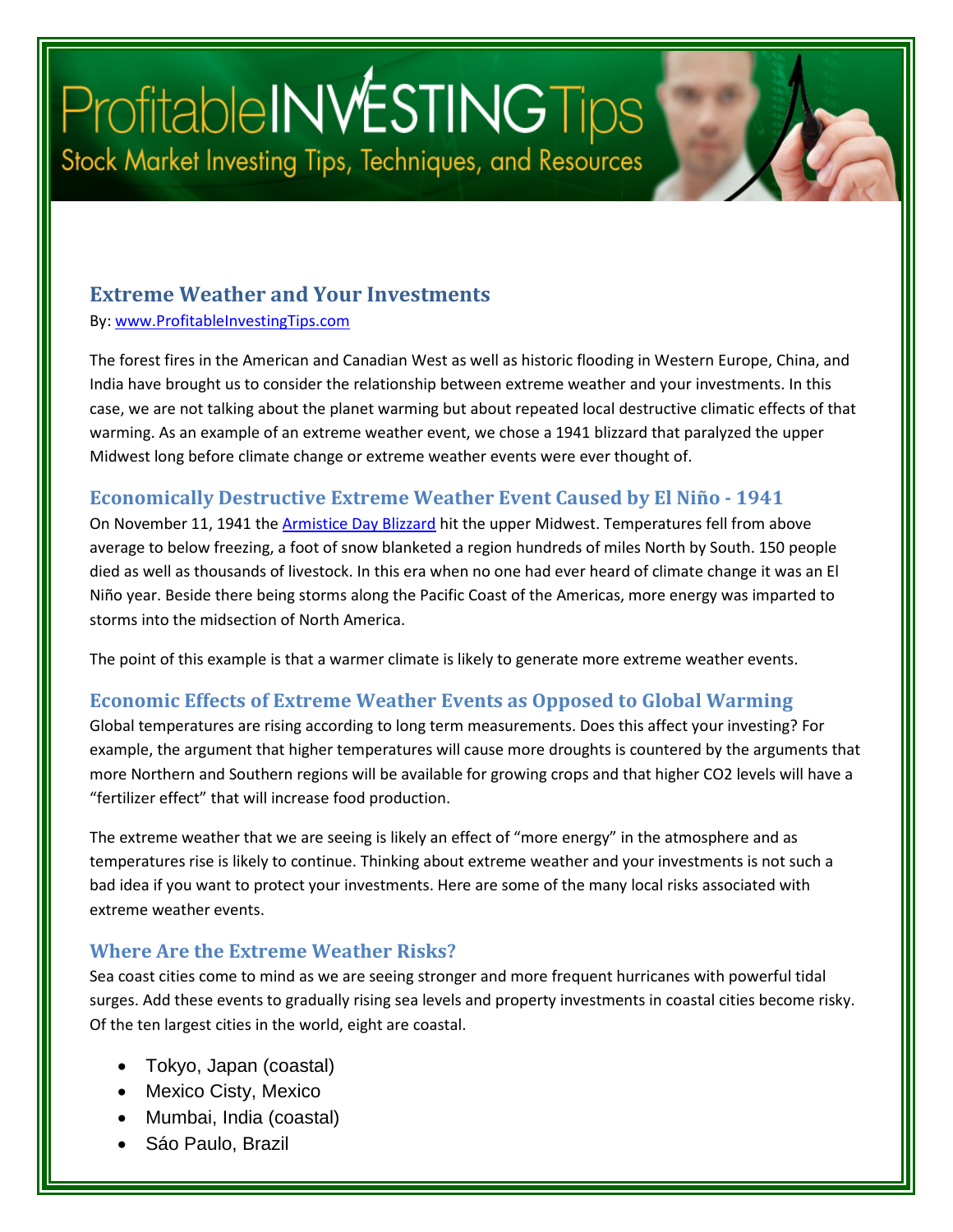- New York City, USA (coastal)
- Shanghai, China (coastal)
- Lagos, Nigeria (coastal)
- Los Angeles, USA (coastal)
- Calcutta, India (coastal)
- Buenos Aires, Argentina (coastal)

#### **Insurance Risks of Extreme Weather**

In 2005 hurricane Katrina hit the US Gulf Coast and generated insurance claims totaling \$41.1 billion across six states. It was the largest total loss in the history of the insurance industry. July 2021 German floods have caused an estimated \$8 billion in claims. California wildfires in 2020 caused \$6 billion in losses. As extreme weather events become more common, so will insurance losses.

#### **Local Agricultural Losses Due to Extreme Weather Events**

While global agricultural production of crops such as wheat, corn, and soybeans will typically not vary a great deal year to year, yields in specific areas are susceptible to droughts, floods, and severe storms.

As the climate warms, extreme weather events will become more common endangering local investments but not necessarily the entire agricultural sector. Large agricultural companies are diversified across food sectors and geographical areas giving them protection from extreme weather losses.

#### **Local Extreme Weather Risks for Tourism and Construction Industries**

Like agriculture, these industries are scattered across the globe. While extreme weather may be devastating in one area it will not affect others. As such investing in a hotel chain like Marriott would be safer than investing in a single hotel in one city. Likewise, investing in a construction conglomerate would be safer than in a single local construction company.

#### **Extreme Weather and Electric Power Companies**

When a recent cold snap froze Texas, natural gas pipelines froze and electric power lines were both put out of action. Businesses shut down and people burned furniture to keep from freezing. Electric utilities that do not prepare for extreme weather conditions will increasingly become investment risks. The choice that many of these companies face is to risk problems down the line or spend money now to prepare and reduce their dividends for a time.

#### **Safe Investments as Extreme Weather Events Become More Common**

Our belief is that despite a fair amount of recurring chaos associated with global warming and extreme weather events society and the economy will adapt. Setting up business right on the shoreline in a coastal city and only in that location could be risky. Avoiding investments in hurricane, flood, and forest fire-prone areas would seem to be a better idea. Companies that have assets scattered across the country or the globe will be less likely to be devastated by singular events and companies like Apple, Microsoft, Amazon, and the rest that have assets on the internet are likely to avoid any single devastating weather event. Likewise, investments in ETFs that track whole sectors or the entire S&P 500 should be decent ways to avoid having your wealth destroyed by one blizzard, dry summer, flood, or other extreme weather event.

For more insights and useful information about investments and investing, visit